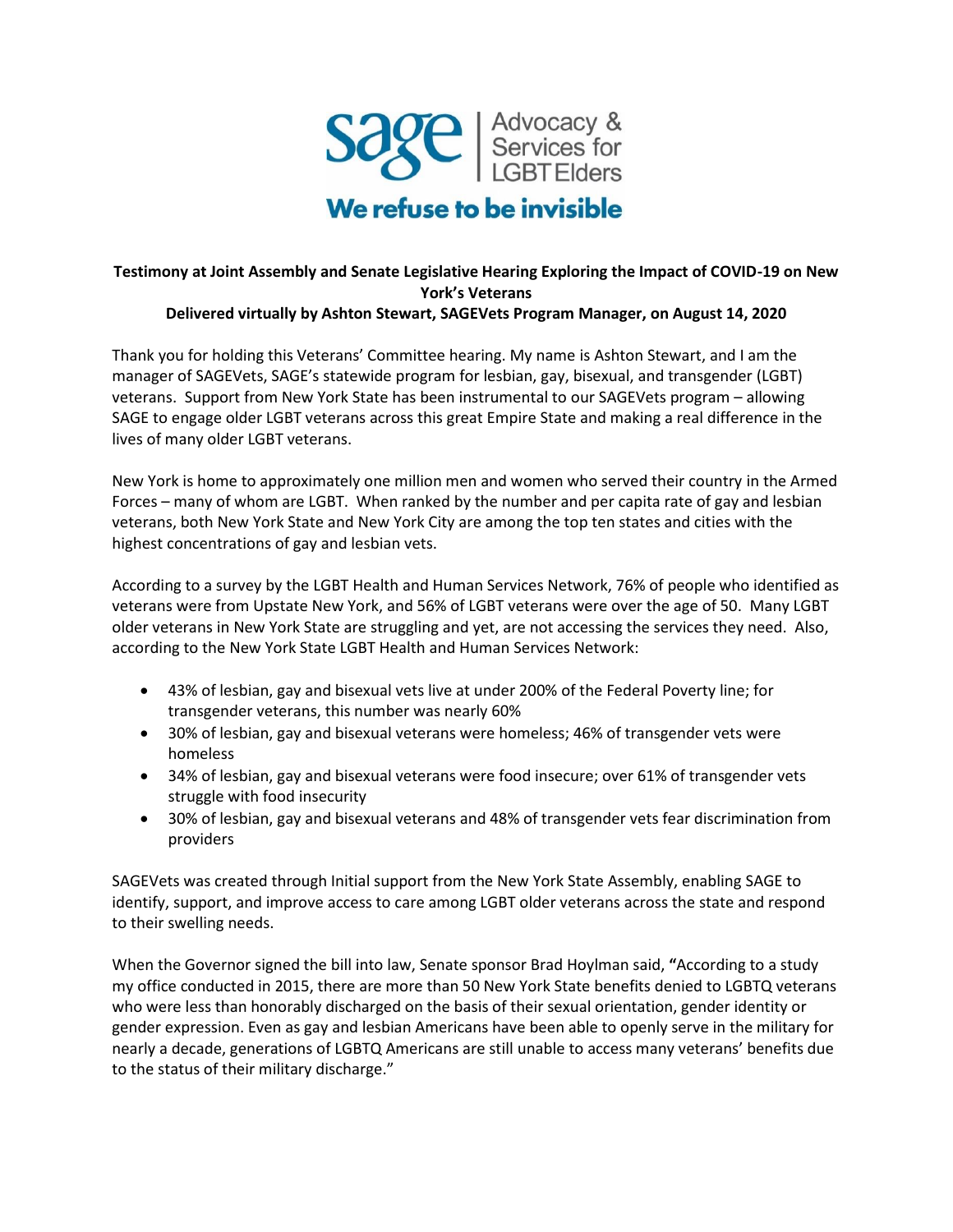As New York has struggled during the COVID-19 pandemic, our state's elders have been forced to endure unimaginable hardships. For LGBT elders and older LGBT veterans, many of whom were already struggling with financial insecurity, food insecurity, acute social isolation, and exacerbating health disparities, COVID-19 has presented mounting challenges. Many of the LGBT older veterans who need help with food, connection, healthcare, or financial security often do not turn to the VA providers who can help for fear of discrimination. This has created a chasm between the need and access to care – one that is especially dangerous in the middle of the COVID-19 public health crisis.

Throughout the pandemic, SAGEVets programming has continued to provide support, information, and referral to elder LGBT veterans. Last year, SAGEVets outreach and program activities reached over 13,000 individuals, 3,185 of whom are veterans.

Isolation is the underlying root of most challenges elder LGBT veterans are currently facing. While the issue of lonliness is something that elder LGBT adults have historically had to face, the current trend of quarantining and working remotely has allowed isolation issues to permeate the entire veteran service safety net. In response to these needs, SAGEVets has conducted vigorous wellness checks among our SAGEVets participants, offered telephonic one-on-one and group support, and launched virtual programming to continue to connect older LGBT veterans to the community. The team is making referrals to remote legal counsel, teletherapy, and health care. Still, unfortunately not all service providers, including the VA, can offer the full suite of services they offered prior to the pandemic. To work around these issues, we have encouraged veterans to keep up with their primary care doctors with virtual check-ins. The Home-Based Primary Care program at the VA has been suspended, leaving especially vulnerable veterans at risk; they can, however, still conduct telephone intakes and screenings.

SAGEVets services are addressing many of these unmet needs. For example, we have conducted wellness checks with over 400 veterans across the Empire State. During these calls, our team assessed veterans' vulnerabilities around isolation, food security, and mental and physical health. For veterans experiencing food insecurity, in partnership with the New York City Department of Veterans' Services, SAGEVets participants were able to receive non-perishable meals and our SAGEVets team connected those in need to a long-term meal delivery program.

For veterans struggling with isolation, we connected these service members to SAGEConnect, a new SAGE initiative links volunteers with LGBT elders for phone support. And, we have continued to offer our weekly Veteran Support Group, facilitated by phone by our SAGEVets Care Manager.

Our SAGEVets program also continued to create and offer inspiring virtual programs. That included a Pride month panel that featured The Steven A. Cohen Military Family Center and the Manhattan VA and was hosted by the Veterans Mental Health Coalition of NYC. The program focused on the evolution of mental health supportive services for LGBT veterans since the repeal of the *Don't Ask Don't Tell.* In another exciting development during Pride month, for the first time ever, SAGEVets was part of the 10th Mountain Division [& Fort Drum's LGBT Pride Month Observance program,](https://www.facebook.com/10thMTNDIV/videos/556881991639135/) honoring the patriotism of the U.S. military from "LGBT members, past and present, who have fought bravely to protect our nation and ensure a quality for all who call America home."

To lift up the diverse and intersecting identities of our state's LGBT older veterans, SAGEVets was a featured presenter at the *Bedford Stuyvesant 9th Annual Memorial Day Parade (1st virtual*), hosted by